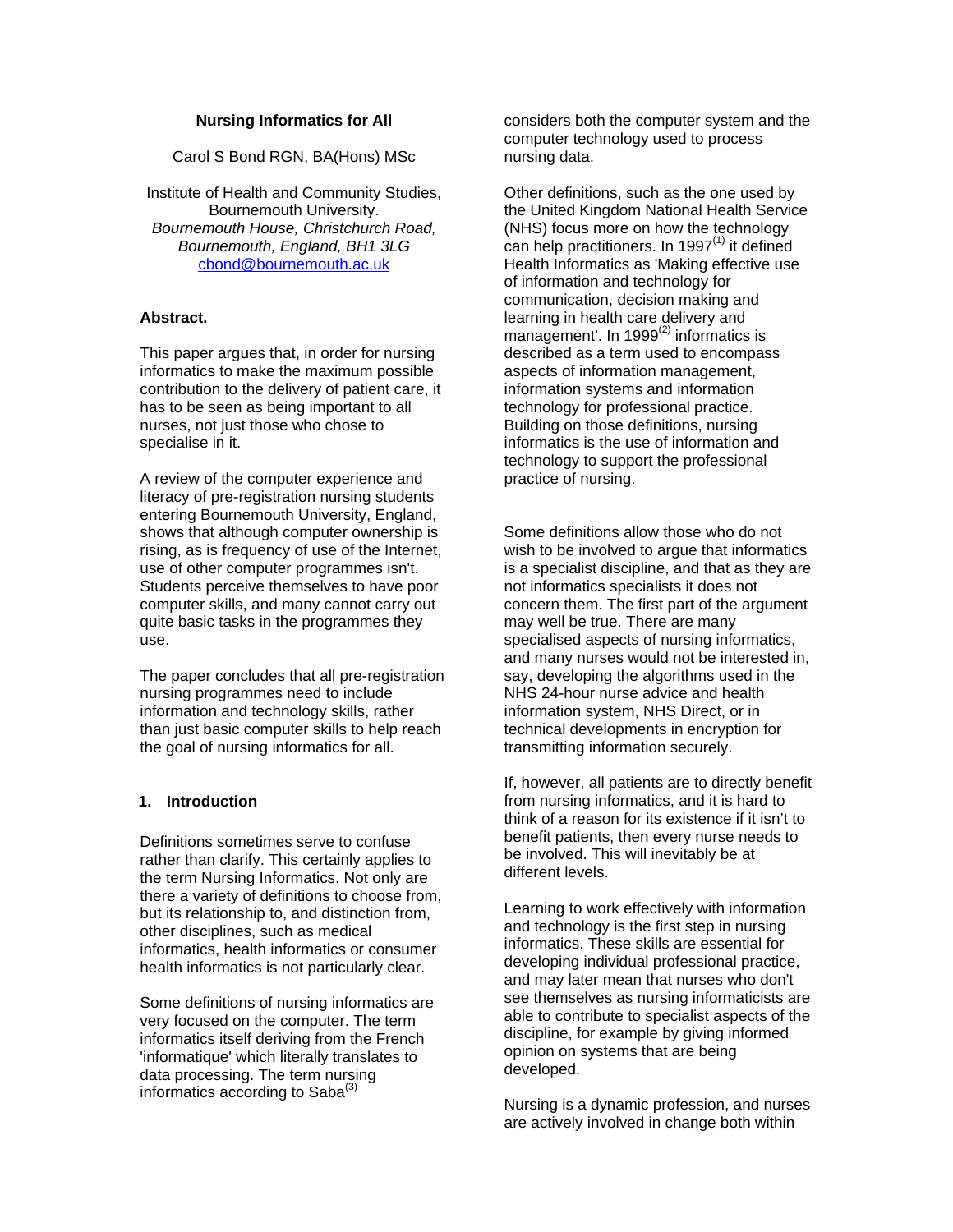systems and within their personal practice. The change equation developed by Gleicher  $(\text{cited Proti}^{(4)})$  sets out 3 essentials, all of which must be present if resistance to change is to be overcome.



## Fig 1. Change Equation

If nurses do not have an understanding of informatics they cannot bring the vision of how information and technology can contribute to the solving of problems, and therefore the improvement of patient care. As a consequence either technology based solutions will not be considered, or opportunities to contribute to developing systems that really meet the needs of nurses develop will be lost because staff cannot visualise the better future that Gleicher considers to be an essential element of achieving change.

## **2. Nurses' Informatics Skills.**

In the UK the NHS has published several documents looking at the informatics skills that nurses need. In the annual National Health Informatics Competency Summary  $2001<sup>(2)</sup>$  it is acknowledge that the majority of clinical staff (including nurses) do not meet the level of competence recommended in any area. Improving basic skills is therefore seen as an important aim in establishing the building blocks of health informatics. To help promote this the European Computer Driving Licence (ECDL) has been adopted by the NHS as a baseline standard that all staff should reach. The ECDL is, however very computer skills focused, rather than taking a wider overview of information and technology.

Research at Bournemouth University has found that it isn't only qualified staff who lack essential skills. New nursing students frequently do not have skills in information and technology either. The UK Government,

from September 2002, is introducing an Information and Communication Technologies (ICT) curriculum for all school pupils up to year 9 (age 14). The Department of Education state that the aim is not to develop basic IT skills, but to 'identify, understand and apply appropriate

Any potential improvements in the skills of new nursing students arising from this initiative will, however take a long time to materialise. Nursing students come from a wide variety of backgrounds. Some have recently left school but still may not have the good ICT skills envisaged as it could be 4 years since their last compulsory ICT lesson. A lot of nursing students do not join courses on leaving school. Some will have been in employment; some are returning to work after an absence eg caring for children and they and may or may not have had the opportunity to acquire ICT skills prior to enrolling on the course.

Having argued that all nurses need nursing informatics skills, in that they need to be able to use information and technology effectively and understand how it can contribute to professional practice, the question of what needs to be included in educational programmes needs to be addressed.

# **3. The Research**

The Institute of Health and Community Studies is one of the academic schools of Bournemouth University, England. Preregistration nursing is one of the course areas offered, and approximately 350 new nursing students enrol with the school each year.

All new nursing students are asked to complete a questionnaire about their computer use prior to commencing the course. Data has now been collected and analysed for the 99-00, 00-01 and 01-02 academic years. The questionnaire has four sections. The first asks about computer ownership, and Internet connectivity. The second asks about their use of some common applications, and asks the students to self rate their ability to use them. It then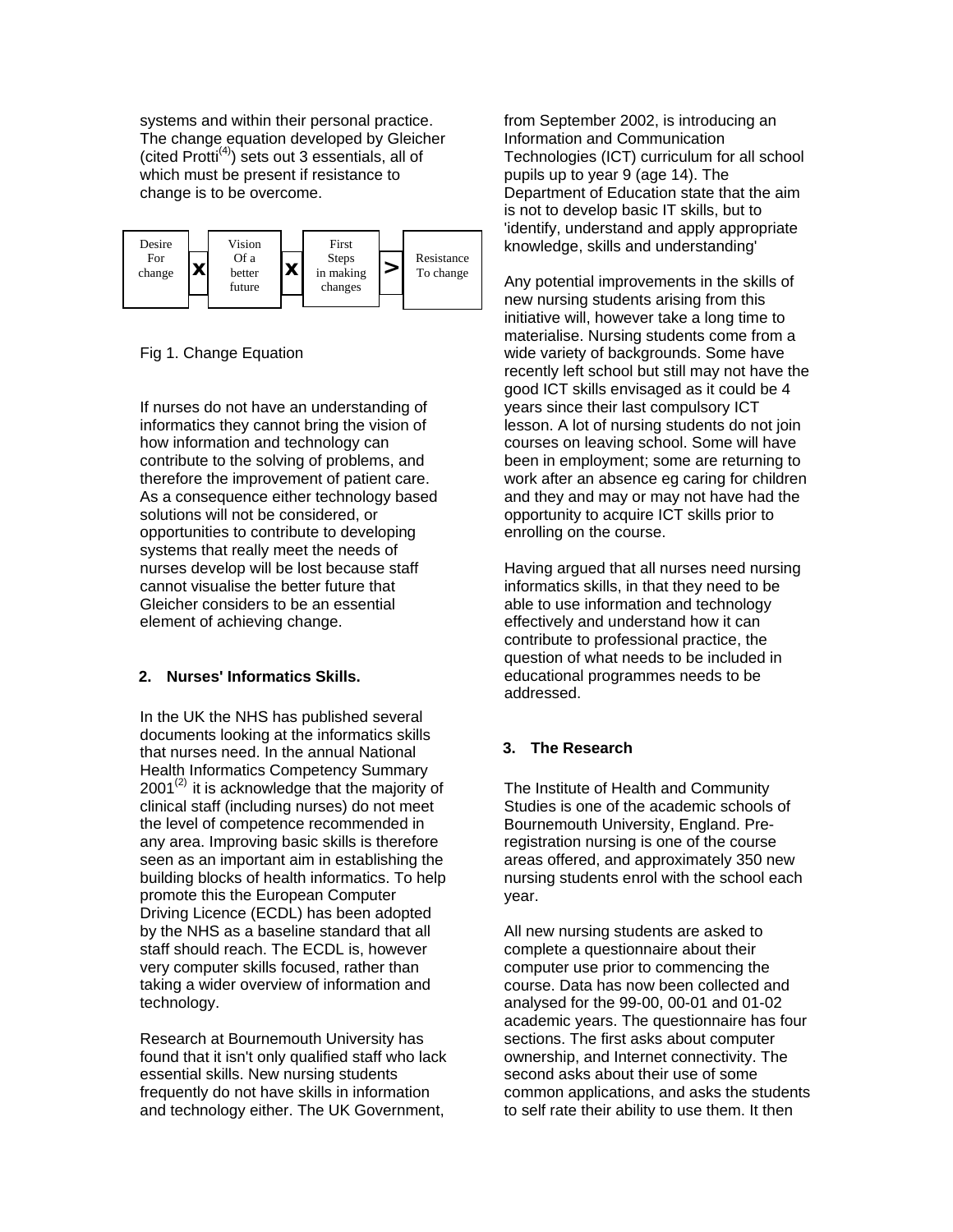asks about their ability to carry out some basic tasks. The third explores their attitudes and feelings about computers and their skills, using a Likert type scale. The final section asks for some demographic information.

The questionnaire is distributed to all students at the start of their first Health Informatics session, staff who understand the research are available to answer any questions the students have, and they collect the completed questionnaires before the end of the lesson. Students are informed that participation isn't obligatory, is anonymous, and does not affect their course. Participation is high, with all students present agreeing to participate. Spoilt, or blank, papers could mean that students did not feel able to decline, but did not want to participate, however no spoilt papers have been received.

The questions asked have been amended both in light of feedback, from questions the students ask when they complete the questionnaire, and to keep pace with changes in technology. One other change is that for the first 2 years the return rate of distributed questionnaires was monitored. This showed that all questionnaires distributed were returned. This was altered to monitor completion against enrolled students, which for 01-02 showed a response rate of 89%

### **4. The Findings.**

Respondents were evenly spread across the three years of intakes, from a total of 1002 respondents 35% came from 99-00, 33% 00-01 and 32% from 01-02. There were no significant differences in the intakes studied in terms of the gender or age composition of the groups. 61% of students were aged 18- 25, (range 59% - 64%); 22% aged 26-35 (range 20% - 23%) and 17% over 35. (range 16% - 18% All intakes were predominantly female, the 10% -15% range of male respondents being in line with the gender balance on the course.

Computer ownership amongst all students is increasing, the first cohort asked only had 33% ownership all year round, this had risen to 83% by the 01-02 cohort (p<.01). Internet connectivity is also increasing. In 99-00 64% of students' computers had an Internet connection, in 01-02 this had risen to 87%  $(p<.01)$ 



#### Chart 1. Computer Ownership

The number of students who say that they enjoy working with computers is also increasing. In 99-00 74% of respondents agreed with the statement 'I like working with a computer'. This had increased to 85% three years later (p<.01). A similar number agreed that they were looking forward to using IT on the course.

Unsurprisingly there is a connection between students' computer ownership and the frequency that they use various applications. Students perceived skill levels in using software packages were found to increase with frequency of use. 77% of those students who considered they had 'good' or 'expert' word processing skills used a word processing package at least weekly, whilst 64% of students who hadn't used a word processing package in the previous 3 months considered their skills to be basic  $(p<.01)$ 

Students' confidence in their ability to use IT has not improved in the same way. One question asks the respondents to show their agreement with the statement 'I struggle if the computer doesn't do exactly what I expect it to do'. Across all years of the study, 61% of students agreed with the statement, the range was 58% - 67%,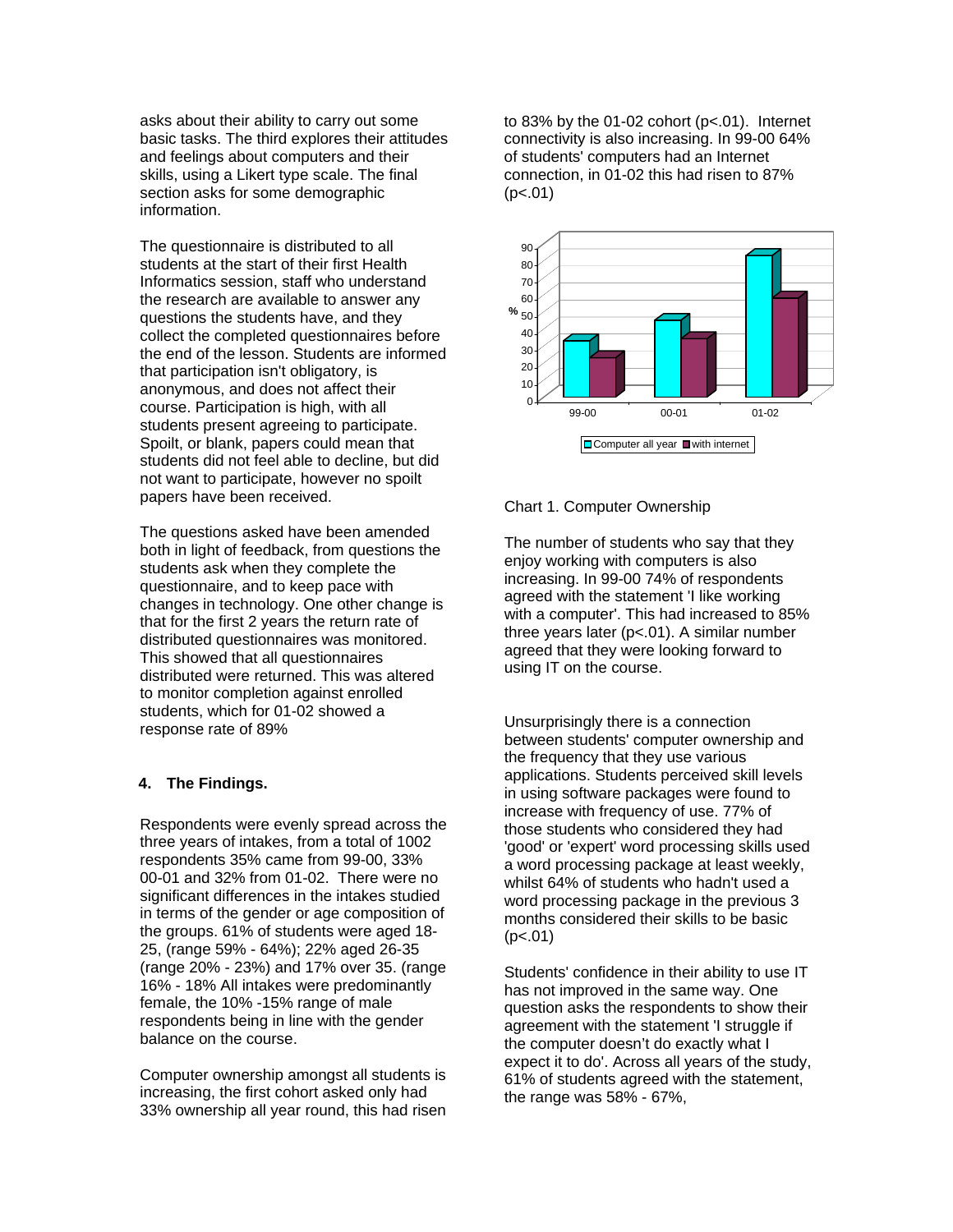

Chart 2. Struggle with computers

Students were asked to self-rate their skills in using various basic software packages including word processing and spreadsheets. For both, other than a small reduction in the number of students who said they had never used the package, there was no significant improvement in students' skills over the 3 years of the survey.



Chart 3. Word Processing skills

The only application that has shown a significant change as the study has progressed is use of the Internet (p>0.05). Students are using it more, in 99-00 41% of students hadn't used the internet, a figure which in the 3 years of the study had reduced to 15%. Students also reported greater confidence in their abilities, in 99-00 only 16% considered their skills to be at least 'good' this figure had increased to 37% by 01-02.

When these statistics are compared to questions about students' successes in using the Internet the picture isn't as encouraging. In the first year of the study only 31% said that they could use a search engine, compared to 63% in 01-02. The number having problems finding a reasonable amount of relevant information is also increasing. In 99-00 only 35% of students agreed that they ended up with far too much information when searching on the WWW, 3 years later this had increased to 53% (p<0.01).

### **5. Implications**

New nursing students are not starting their nurse education with adequate informatics skills, either for study or for professional use. Many are lacking even quite basic computer skills. An online poll conducted by nursinginformatics.net asked 'Should we still be teaching basic computing skills in nursing and informatics courses, or should we assume them?' 73% of the 78 respondents considered that students on general nursing courses should be taught basic computing skills, and only 1% thought that it should be assumed that nursing students had satisfactory skills at the start of their courses. Whilst participants in this survey were self selecting, and there is no information available about them, given the nature of the web site it is likely that the respondents know something about the subject and nursing students.

In reviewing the success of Information for Health Protti 2002 (4) said that *'When information is everywhere the commodity in shortest supply is attention'* going on to identify that health professionals are facing an information overload. This research has found that although nursing students have greater access to computers than they did even 3 years ago skills are not improving at the same rate. The Internet is perhaps the most striking example of this. Use is rising, but all that actually means is that the number of people suffering from information overload is increasing.